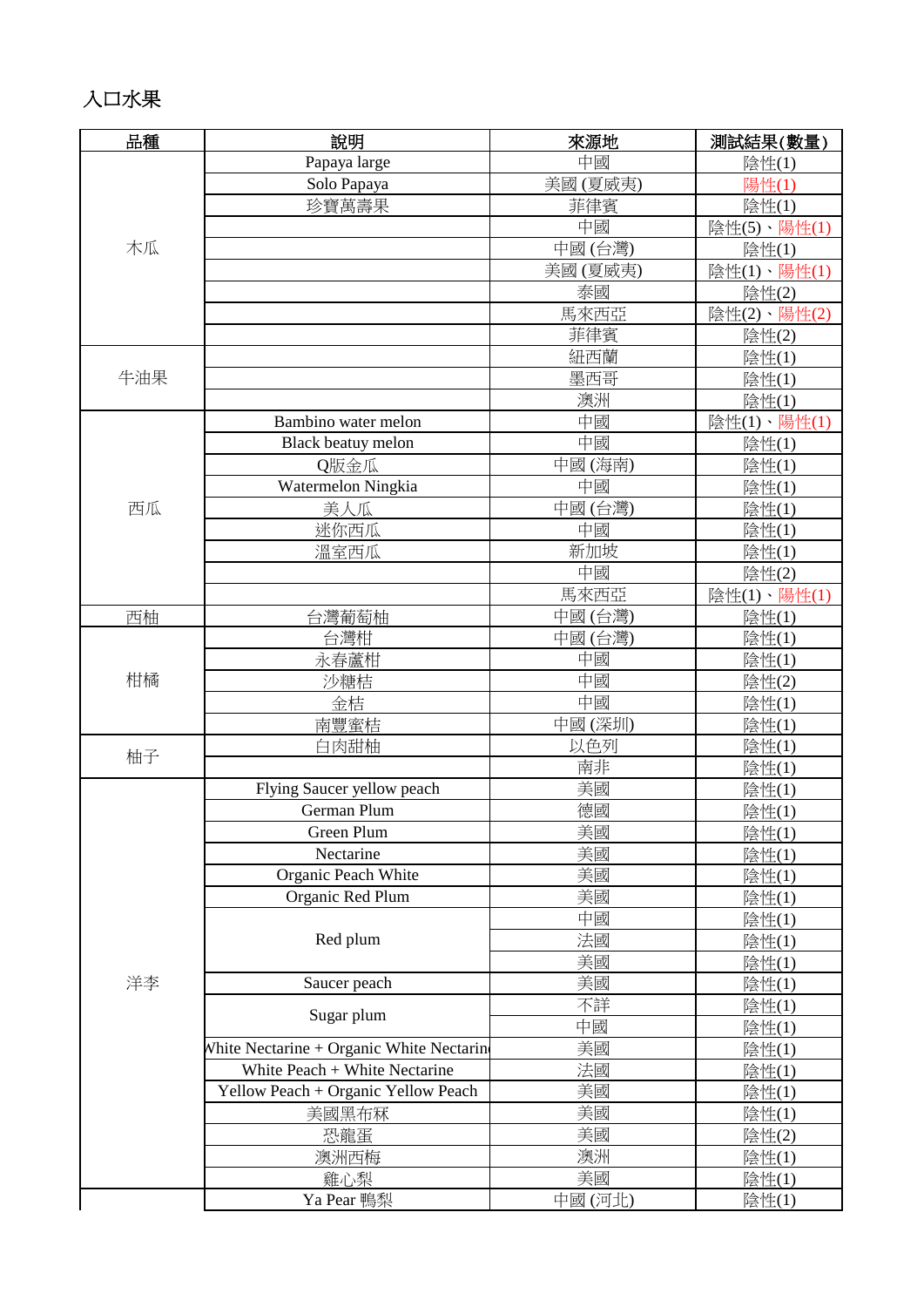### 入口水果

| 品種 | 說明                  | 來源地    | 測試結果(數量) |
|----|---------------------|--------|----------|
|    | 中國貢梨                | 中國     | 陰性(1)    |
|    | 中國豐水梨               | 中國     | 陰性(1)    |
|    | 天津鴨梨                | 中國(天津) | 陰性(1)    |
|    | 安琪梨                 | 美國     | 陰性(1)    |
| 梨  | 波士梨                 | 美國     | 陰性(1)    |
|    | 長梨                  | 比利時    | 陰性(1)    |
|    | 香梨                  | 中國     | 陰性(1)    |
|    | 貢梨                  | 中國     | 陰性(1)    |
|    | 黃金梨                 | 中國     | 陰性(1)    |
|    | 新高梨                 | 不詳     | 陰性(1)    |
|    | Honeydew            | 美國     | 陰性(1)    |
|    | Sycamore Honeydew   | 美國     | 陰性(1)    |
|    | 八六王哈蜜瓜              | 中國(新疆) | 陰性(1)    |
| 甜瓜 | 中國網紋瓜               | 中國     | 陰性(1)    |
|    | 天山蜜王                | 中國(新疆) | 陰性(1)    |
|    | 哈蜜瓜                 | 中國     | 陰性(1)    |
|    | 鄒皮瓜                 | 澳洲     | 陰性(1)    |
|    | 網紋蜜瓜                | 韓國     | 陰性(1)    |
|    | 中國巨峰提子              | 中國     | 陰性(1)    |
|    | 中國紅提                | 中國     | 陰性(1)    |
| 葡萄 | 青提                  | 美國     | 陰性(1)    |
|    | 紅提                  | 美國     | 陰性(1)    |
| 蔗  | 竹蔗                  | 中國     | 陰性(1)    |
|    | 青蔗                  | 中國     | 陰性(2)    |
|    | 中國臍橙                | 中國     | 陰性(2)    |
|    | 甜橙                  | 中國     | 陰性(1)    |
| 橙  |                     | 南非     | 陰性(1)    |
|    |                     | 美國     | 陰性(1)    |
|    |                     | 澳洲     | 陰性(1)    |
|    | Italy Amalfi Lemon  | 意大利    | 陰性(1)    |
| 檸檬 | Lime                | 墨西哥    | 陰性(1)    |
|    |                     | 美國     | 陰性(2)    |
|    | Arian apple         | 美國     | 陰性(1)    |
|    | Cameo               | 美國     | 陰性(1)    |
|    | Gala                | 法國     | 陰性(1)    |
|    | <b>Granny Smith</b> | 美國     | 陰性(1)    |
|    | Jazz apple          | 美國     | 陰性(1)    |
| 蘋果 | Jonagold            | 美國     | 陰性(1)    |
|    | Pink Lady           | 美國     | 陰性(1)    |
|    | Red Delicious       | 美國     | 陰性(1)    |
|    | XL Red Del.         | 美國     | 陰性(1)    |
|    | 姬拿蘋果                | 美國     | 陰性(1)    |
|    | 富士蘋                 | 中國     | 陰性(2)    |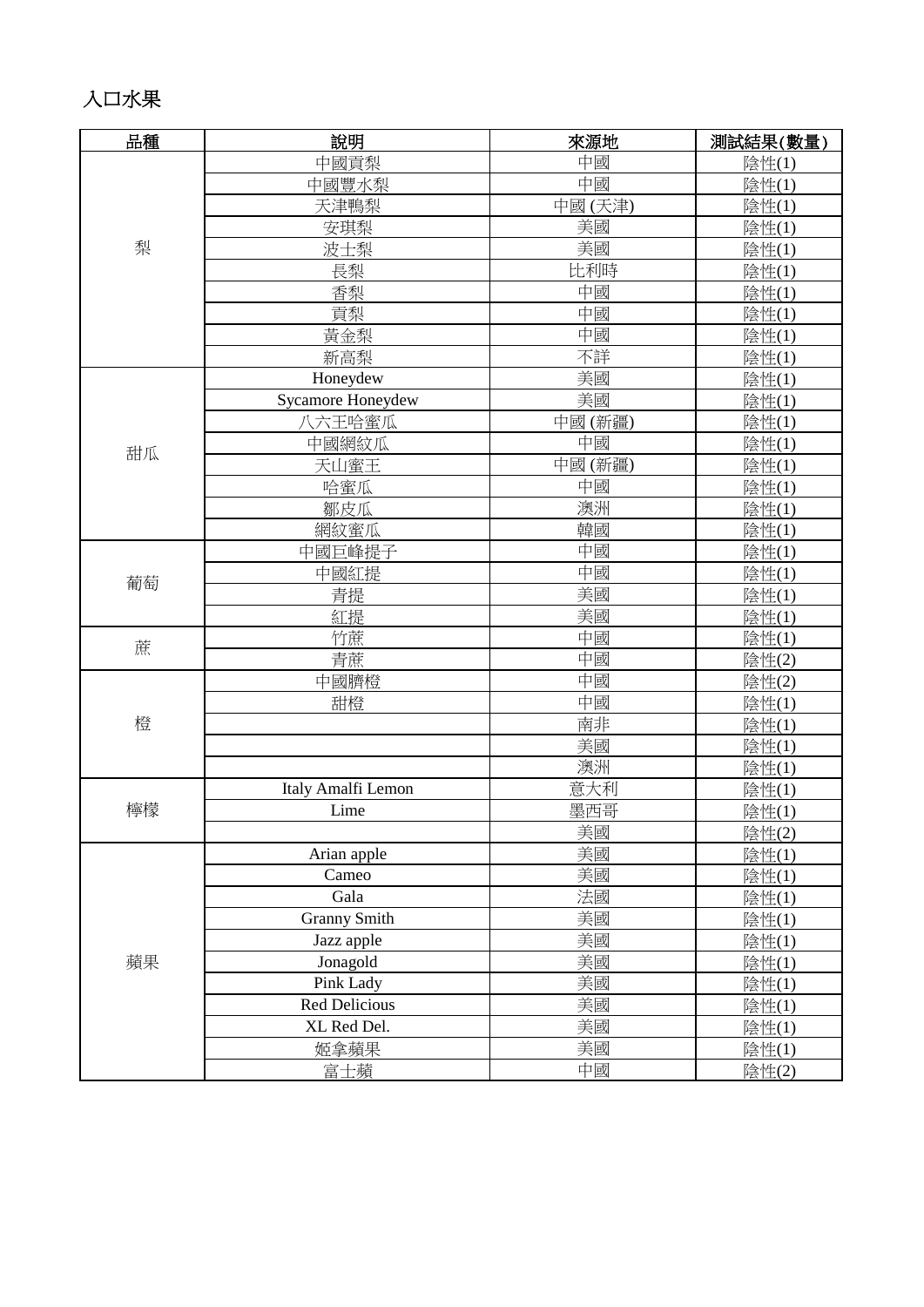### 入口蔬菜

| 品種  | 說明                           | 來源地    | 測試結果(數量) |
|-----|------------------------------|--------|----------|
| 冬瓜  | 吉樂                           | 中國(台灣) | 陰性(1)    |
|     | 西生菜                          | 中國     | 陰性(3)    |
|     |                              | 中國(雲南) | 陰性(1)    |
|     |                              | 中國     | 陰性(1)    |
| 生菜  | 唐生菜                          | 中國(昆明) | 陰性(2)    |
|     |                              | 美國     | 陰性(1)    |
|     | 羅馬生菜                         | 墨西哥    | 陰性(1)    |
|     |                              | 中國     | 陰性(2)    |
|     |                              | 中國(北京) | 陰性(2)    |
|     |                              | 中國(江西) | 陰性(1)    |
| 白菜  |                              | 中國(昆明) | 陰性(1)    |
|     |                              | 中國(韶關) | 陰性(1)    |
|     |                              | 中國(廣州) | 陰性(1)    |
|     |                              | 中國(廣東) | 陰性(2)    |
|     |                              | 中國     | 陰性(5)    |
|     |                              | 中國(福建) | 陰性(1)    |
| 西蘭花 |                              | 美國     | 陰性(2)    |
|     |                              | 澳洲     | 陰性(2)    |
|     |                              | 中國     | 陰性(3)    |
|     |                              | 中國(北京) | 陰性(1)    |
| 芥菜  |                              | 中國(江西) | 陰性(1)    |
|     |                              | 中國(廣州) | 陰性(1)    |
|     |                              | 中國(廣東) | 陰性(1)    |
|     |                              | 中國     | 陰性(2)    |
|     |                              | 中國(北京) | 陰性(1)    |
|     |                              | 中國(銀川) | 陰性(1)    |
| 芥蘭  |                              | 中國(韶關) | 陰性(2)    |
|     |                              | 中國(廣州) | 陰性(1)    |
|     |                              | 中國(廣東) | 陰性(1)    |
|     | <b>Hybrids Cucumber</b>      | 中國     | 陰性(1)    |
|     | Mini Cucumber                | 中國     | 陰性(1)    |
|     | 小青瓜                          | 中國(廣州) | 陰性(1)    |
|     | 日本小青瓜                        | 中國     | 陰性(1)    |
| 青瓜  | 溫室青瓜仔                        | 中國     | 陰性(1)    |
|     | 優質小青瓜                        | 泰國     | 陰性(1)    |
|     | 韓國小青瓜                        | 韓國     | 陰性(1)    |
|     |                              | 中國     | 陰性(1)    |
|     |                              | 西班牙    | 陰性(1)    |
|     | <b>Black Ninja</b>           | 越南     | 陰性(1)    |
|     | Canada acorn pumpkin         | 加拿大    | 陰性(1)    |
|     | Canada buttercup pumpkin     | 加拿大    | 陰性(1)    |
|     | Canada peanut pumpkin        | 加拿大    | 陰性(1)    |
|     | Japan Pumpkin                | 日本     | 陰性(1)    |
|     | Organic Red pumpkin          | 德國     | 陰性(1)    |
|     | Stone                        | 越南     | 陰性(1)    |
| 南瓜  | US organic butternut pumpkin | 美國     | 陰性(1)    |
|     | 仙菇                           | 中國(台灣) | 陰性(1)    |
|     | 北海道南瓜                        | 日本     | 陰性(1)    |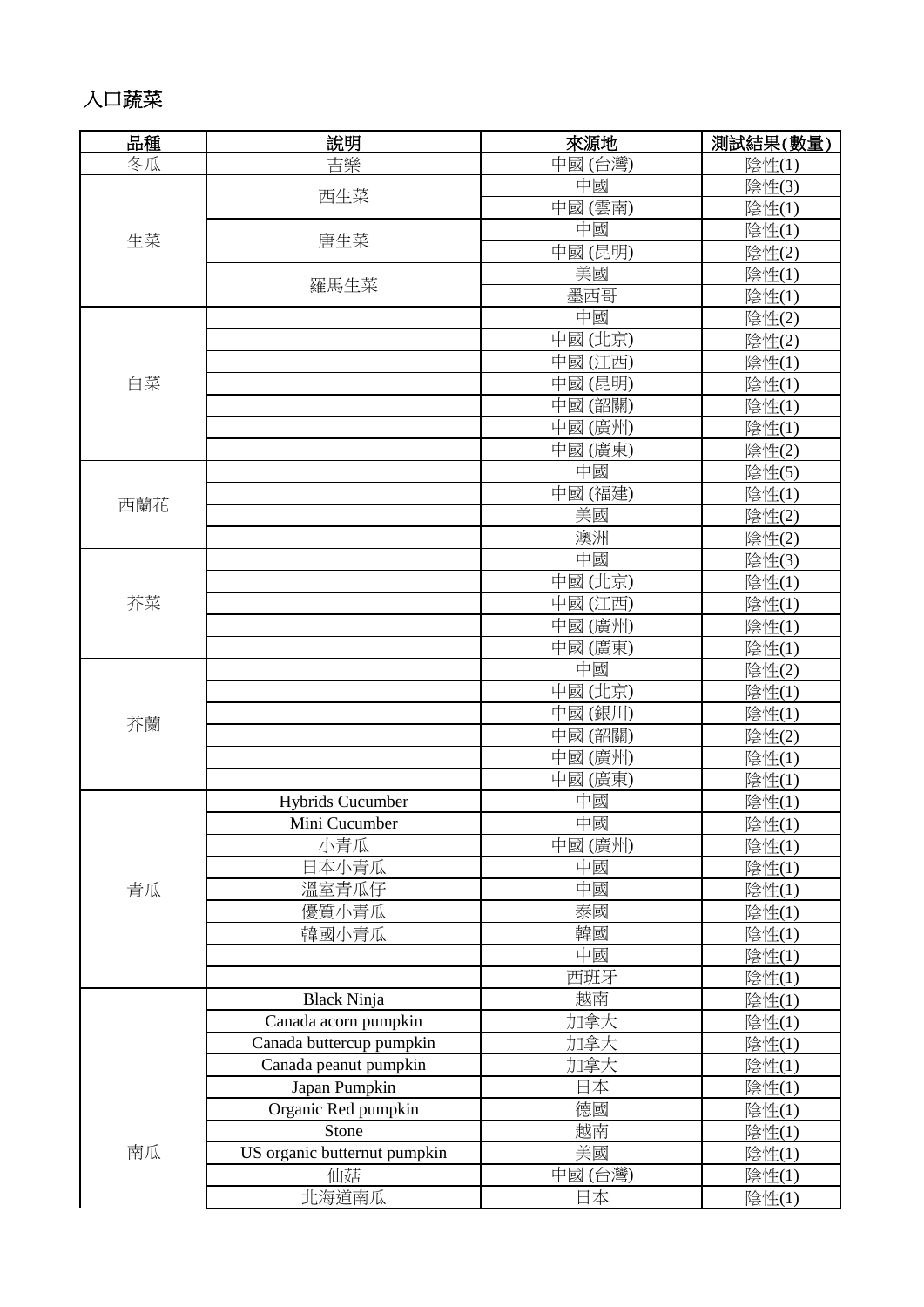### 入口蔬菜

| 品種  | 說明                                | 來源地     | 測試結果(數量) |
|-----|-----------------------------------|---------|----------|
|     | 白秋                                | 中國(台灣)  | 陰性(1)    |
|     | 阿成                                | 中國(台灣)  | 陰性(1)    |
|     | 迷你南瓜                              | 中國      | 陰性(1)    |
|     |                                   | 中國      | 陰性(1)    |
|     |                                   | 中國(廣州)  | 陰性(1)    |
|     | <b>Brown Onion</b>                | 紐西蘭     | 陰性(1)    |
|     | Gold Boiler Onion                 | 美國      | 陰性(1)    |
|     | Jumbo Red Onion                   | 美國      | 陰性(1)    |
| 洋蔥  | Pearl Onion                       | 美國      | 陰性(1)    |
|     | Red Onion                         | 中國      | 陰性(1)    |
|     | Red Pearl Onion                   | 美國      | 陰性(1)    |
|     |                                   | 日本      | 陰性(1)    |
|     |                                   | 中國      | 陰性(1)    |
|     |                                   | 澳洲      | 陰性(1)    |
|     | Peeled Baby Carrot                | 危地馬拉    | 陰性(1)    |
|     |                                   | 中國      | 陰性(1)    |
| 紅菜頭 |                                   | 中國(天津)  | 陰性(1)    |
|     |                                   | 中國(昆明)  | 陰性(1)    |
|     |                                   | 日本(北海道) | 陰性(1)    |
|     |                                   | 美國      | 陰性(1)    |
|     |                                   | 澳洲      | 陰性(1)    |
| 苜蓿  | Alfalfa Sprouts                   | 紐西蘭     | 陰性(1)    |
|     | Campari                           | 美國      | 陰性(1)    |
|     | Campari Vine Tomato               | 紐西蘭     | 陰性(1)    |
|     | <b>Cherry Tomato</b>              | 泰國      | 陰性(1)    |
|     | Dana Cherries                     | 以色列     | 陰性(1)    |
|     | Roma                              | 美國      | 陰性(1)    |
|     | Vintage                           | 紐西蘭     | 陰性(1)    |
| 番茄  | Yellow Cherry Tomato + Red Tomato | 荷蘭      |          |
|     | on vine + Roma + Beef Tomato      |         | 陰性(1)    |
|     | 大紅串番茄                             | 中國(上海)  | 陰性(1)    |
|     | 台中亞蔬十號                            | 中國(台灣)  | 陰性(1)    |
|     | 花蓮亞蔬十八號                           | 中國(台灣)  | 陰性(1)    |
|     | 歐冠                                | 中國      | 陰性(1)    |
|     |                                   | 中國(河北)  | 陰性(1)    |
|     |                                   | 澳洲      | 陰性(1)    |
|     | <b>Baby Corn</b>                  | 泰國      | 陰性(1)    |
|     | Japanese style Sweet corn         | 馬來西亞    | 陰性(1)    |
|     | Organic Sweet Corn                | 中國(台灣)  | 陰性(1)    |
| 粟米  | Popcorn                           | 印度      | 陰性(1)    |
|     |                                   | 美國      | 陰性(2)    |
|     | Super sweet corn                  | 澳洲      | 陰性(1)    |
|     |                                   | 中國      | 陰性(3)    |
|     |                                   | 中國(廣西)  | 陰性(1)    |
|     |                                   | 中國(北京)  | 陰性(2)    |
|     |                                   | 中國(江西)  | 陰性(1)    |
| 菜心  |                                   | 中國(寧夏)  | 陰性(1)    |
|     |                                   | 中國(銀川)  | 陰性(1)    |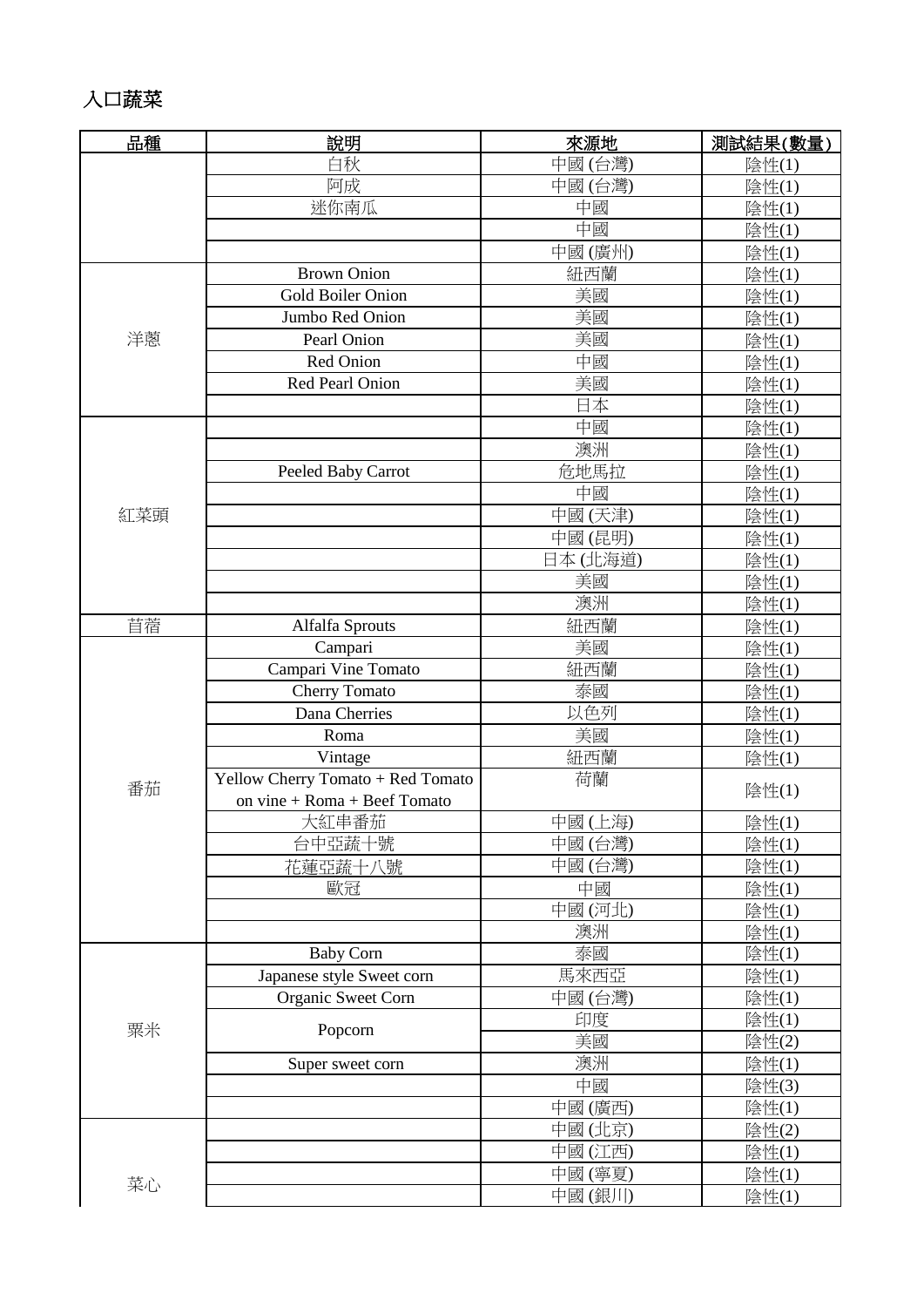### 入口蔬菜

| 品種  | 說明                           | 來源地    | 測試結果(數量) |
|-----|------------------------------|--------|----------|
|     |                              | 中國(韶關) | 陰性(3)    |
|     |                              | 中國(廣東) | 陰性(1)    |
|     |                              | 中國     | 陰性(3)    |
|     |                              | 中國(廣州) | 陰性(1)    |
| 椰菜花 |                              | 中國(廣東) | 陰性(1)    |
|     |                              | 美國     | 陰性(2)    |
|     | Jade Melon                   | 中國     | 陰性(1)    |
|     | Zucchini green               | 澳洲     | 陰性(1)    |
|     | 西葫蘆                          | 荷蘭     | 陰性(1)    |
| 翠玉瓜 |                              | 馬來西亞   | 陰性(1)    |
|     | 意大利青瓜                        | 意大利    | 陰性(1)    |
|     |                              | 中國     | 陰性(1)    |
|     | Snow pea                     | 中國     | 陰性(1)    |
|     | Sugar peas                   | 中國     | 陰性(1)    |
| 豌豆  | Sugar snap                   | 肯亞     | 陰性(1)    |
|     |                              | 中國     | 陰性(2)    |
|     | 甜豆                           | 中國(雲南) | 陰性(1)    |
|     | 西椒(青椒+紅椒+黄椒)                 | 中國(深圳) | 陰性(1)    |
|     | 青尖椒                          | 中國     | 陰性(2)    |
|     | 紅尖椒                          | 中國     | 陰性(2)    |
| 燈籠椒 | 彩色甜椒                         | 中國(上海) | 陰性(1)    |
|     |                              | 中國     | 陰性(1)    |
|     | 彩椒                           | 以色列    | 陰性(2)    |
|     | <b>Baking Potato</b>         | 美國     | 陰性(1)    |
|     | Mayqueen Potato              | 日本     | 陰性(1)    |
|     | New Potato                   | 澳洲     | 陰性(1)    |
|     |                              | 加拿大    | 陰性(1)    |
|     |                              | 意大利    | 陰性(1)    |
|     | Organic Potato               | 德國     | 陰性(1)    |
|     |                              | 澳洲     | 陰性(1)    |
|     | <b>Organic Russet Potato</b> | 美國     | 陰性(1)    |
| 薯仔  |                              | 加拿大    | 陰性(1)    |
|     | Organic Yukon Gold Potato    | 美國     | 陰性(1)    |
|     | Ruby potato                  | 法國     | 陰性(1)    |
|     | <b>US Fingerling Potato</b>  | 美國     | 陰性(1)    |
|     | White Potato                 | 美國     | 陰性(1)    |
|     | 北海道薯                         | 日本     | 陰性(1)    |
|     | 新薯                           | 中國     | 陰性(1)    |
|     | 薯仔蛋                          | 中國     | 陰性(1)    |
|     |                              | 中國     | 陰性(1)    |
|     | 白蘿蔔                          | 中國     | 陰性(1)    |
| 蘿蔔  | 青蘿蔔                          | 中國     | 陰性(1)    |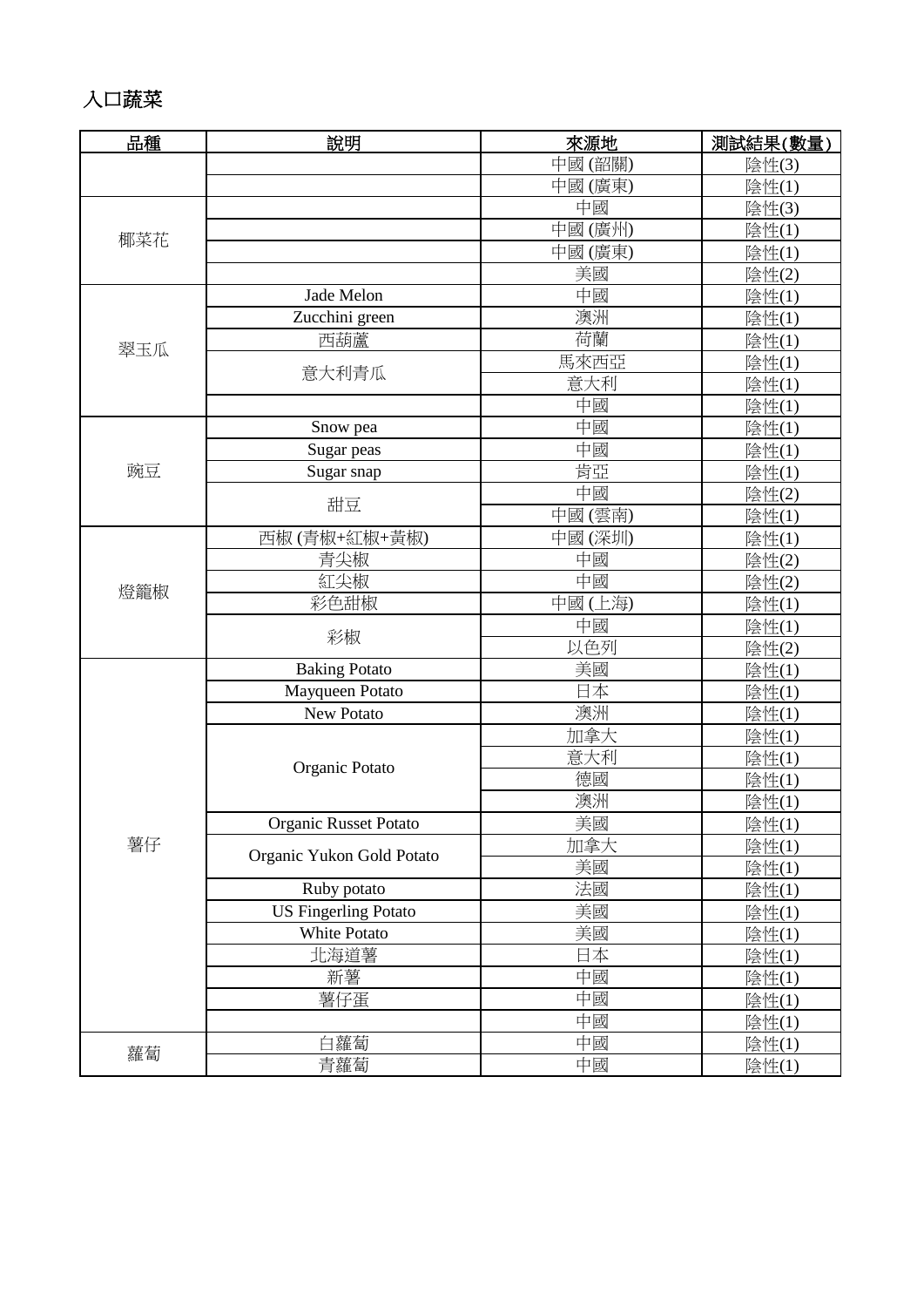#### 其他入口食物及飼料

| 品種  | 說明                                 | 來源地        | 測試結果(數量) |
|-----|------------------------------------|------------|----------|
|     | Organic Soybean                    | 美國         | 陰性(1)    |
|     |                                    | 中國         | 陰性(3)    |
| 大豆  |                                    | 中國(廣州)     | 陰性(1)    |
|     |                                    | 日本         | 陰性(1)    |
|     |                                    | 日本(北海道)    | 陰性(2)    |
|     |                                    | 加拿大        | 陰性(8)    |
|     | Dark speckled Lentils              | 加拿大        | 陰性(1)    |
|     | <b>Red Lentils</b>                 | 土耳其        | 陰性(1)    |
| 小扁豆 |                                    | 美國         | 陰性(1)    |
|     | <b>White Lentils</b>               | 法國         | 陰性(1)    |
|     |                                    | 印度         | 陰性(1)    |
|     |                                    | 美國         | 陰性(1)    |
|     | Bulgar wheat                       | 塞浦路斯       | 陰性(1)    |
|     | Organic Raw Buckwheat              | 中國         | 陰性(1)    |
| 小麥  | Pearl Barley                       | 英國         | 陰性(1)    |
|     | <b>Wheat Grain</b>                 | 英國         | 陰性(1)    |
|     |                                    | 中國         | 陰性(1)    |
|     |                                    | 澳洲         | 陰性(2)    |
| 向日葵 | Organic sunflower seed             | 中國         | 陰性(1)    |
|     | Organic peanuts                    | 中國         | 陰性(1)    |
| 花生  |                                    | 中國         | 陰性(9)    |
|     |                                    | 中國(廣州)     | 陰性(1)    |
|     |                                    | 印度         | 陰性(1)    |
|     | <b>Black Peppercorn</b>            | 法國         | 陰性(1)    |
| 胡椒  | <b>Grinder Black Pepper</b>        | 西班牙        | 陰性(1)    |
|     | Tellicherry Black peppercorns      | 美國         | 陰性(1)    |
|     | White pepper Mill                  | 法國         | 陰性(1)    |
| 菇   | 秀珍菇                                | 中國         | 陰性(4)    |
|     | A Gourment blend of Wild & Whole   | 美國         | 陰性(1)    |
|     | Grain Brown Rice                   |            |          |
|     | <b>Authentic Basmati Rice</b>      | 印度         | 陰性(1)    |
|     | <b>Brown Fagrant Rice</b>          | 泰國         | 陰性(1)    |
|     | Pakisani Super Kernal Basmati Best | 巴基斯坦       | 陰性(1)    |
|     | <b>Grade Aromatic Rice</b>         |            |          |
| 稻米  | Super Dehraduni Basmati Rice       | 印度         | 陰性(1)    |
|     | 玉鳳至尊特級香米                           | 泰國         | 陰性(1)    |
|     | 白米                                 | 泰國         | 陰性(1)    |
|     |                                    | 澳洲         | 陰性(1)    |
|     | 紅三喜白米                              | 泰國         | 陰性(1)    |
|     | 泰國頂級紅糙米                            | 泰國         | 陰性(1)    |
|     |                                    | 泰國         | 陰性(1)    |
| 鹰嘴豆 |                                    | 土耳其        | 陰性(3)    |
|     |                                    | <u>加拿大</u> | 陰性(1)    |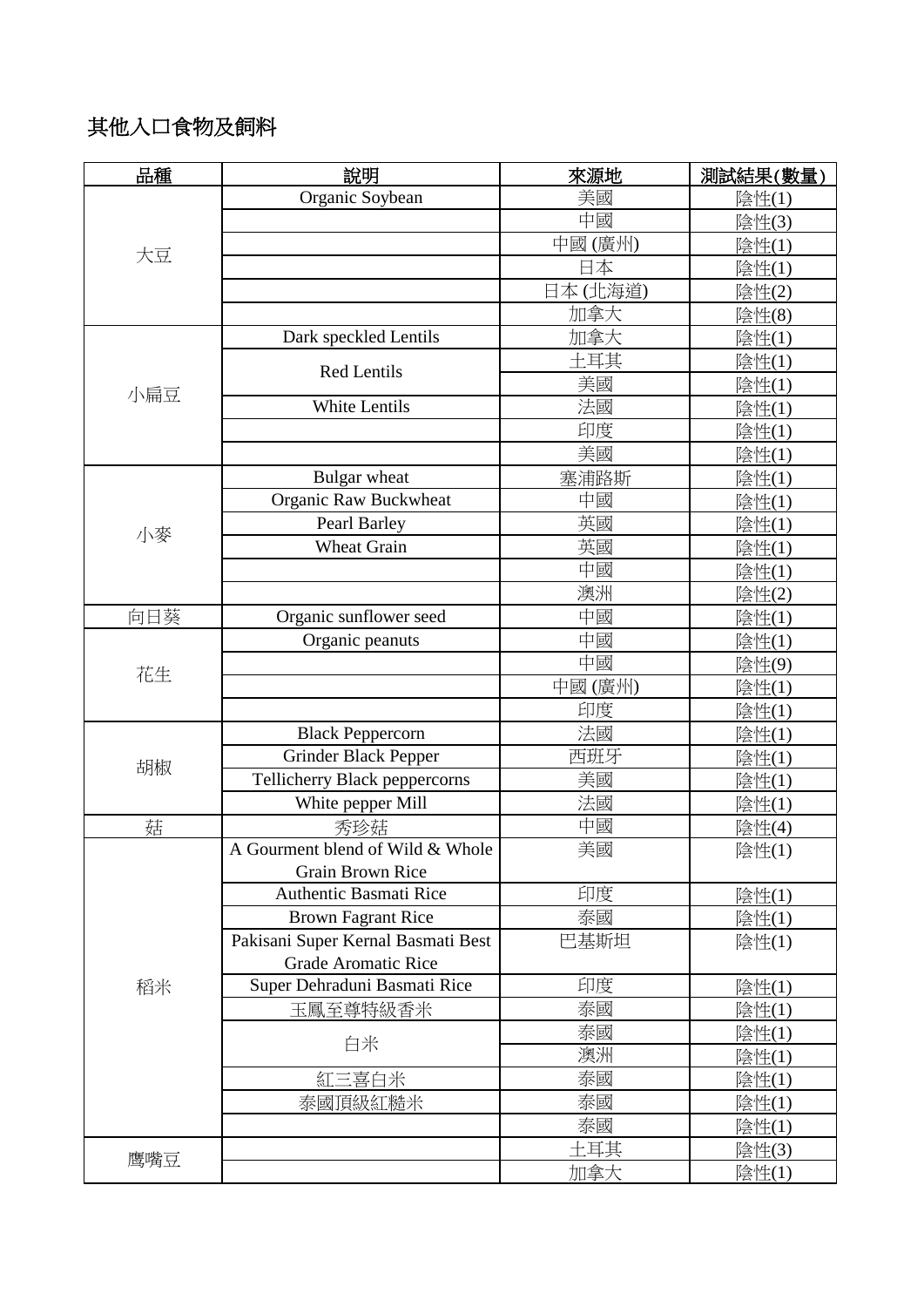### 本地出產蔬果

| 品種  | 說明                       | 測試結果(數量)     |
|-----|--------------------------|--------------|
| 大豆  |                          | 陰性(1)        |
| 木瓜  |                          | 陰性(16)、陽性(7) |
| 冬瓜  | 小型冬瓜Mini No.24           | 陰性(1)        |
|     | 牛油生菜                     | 陰性(1)        |
| 生菜  | 羅馬生菜                     | 陰性(1)        |
|     |                          | 陰性(1)        |
|     | 鶴藪白菜                     | 陰性(1)        |
| 白菜  |                          | 陰性(1)        |
| 向日葵 |                          | 陰性(1)        |
| 西瓜  | 3F-2398                  | 陰性(1)        |
| 西蘭花 |                          | 陰性(2)        |
| 芥蘭  |                          | 陰性(3)        |
| 花生  |                          | 陰性(1)        |
| 青瓜  | <b>Golden Fox</b>        | 陰性(1)        |
|     | Golden Pom               | 陰性(1)        |
| 南瓜  |                          | 陰性(1)        |
| 紅菜頭 |                          | 陰性(2)        |
| 紅蘿蔔 | 紫甘荀                      | 陰性(1)        |
|     | HX3                      | 陰性(1)        |
| 胡椒  | HX5                      | 陰性(1)        |
| 苦瓜  | 長身苦瓜No.984               | 陰性(1)        |
| 茄子  | 泰國青茄                     | 陰性(1)        |
|     |                          | 陰性(1)        |
| 番茄  | Vorlafeite               | 陰性(1)        |
|     |                          | 陰性(2)        |
| 粟米  |                          | 陰性(2)        |
| 菜心  |                          | 陰性(3)        |
|     | No.1鬆花椰菜花                | 陰性(1)        |
|     | No.2鬆花椰菜花                | 陰性(1)        |
|     | No.3鬆花椰菜花(雪寶)            | 陰性(1)        |
| 椰菜花 | No.4鬆花椰菜花 (Loose No.60)  | 陰性(1)        |
|     | No.5鬆花椰菜花 (Loose No.1)   | 陰性(1)        |
|     | No.6鬆花椰菜花 (Loose No.15)  | 陰性(1)        |
|     | No.7鬆花椰菜花 (Loose No.A16) | 陰性(1)        |
|     |                          | 陰性(2)        |
| 翠玉瓜 |                          | 陰性(1)        |
| 蔗   | 黑蔗                       | 陰性(1)        |
| 豌豆  | Garden pea               | 陰性(1)        |
|     | 豌豆苗                      | 陰性(1)        |
|     | 白蘿蔔                      | 陰性(1)        |
| 蘿蔔  | 青蘿蔔                      | 陰性(1)        |
|     |                          | 陰性(1)        |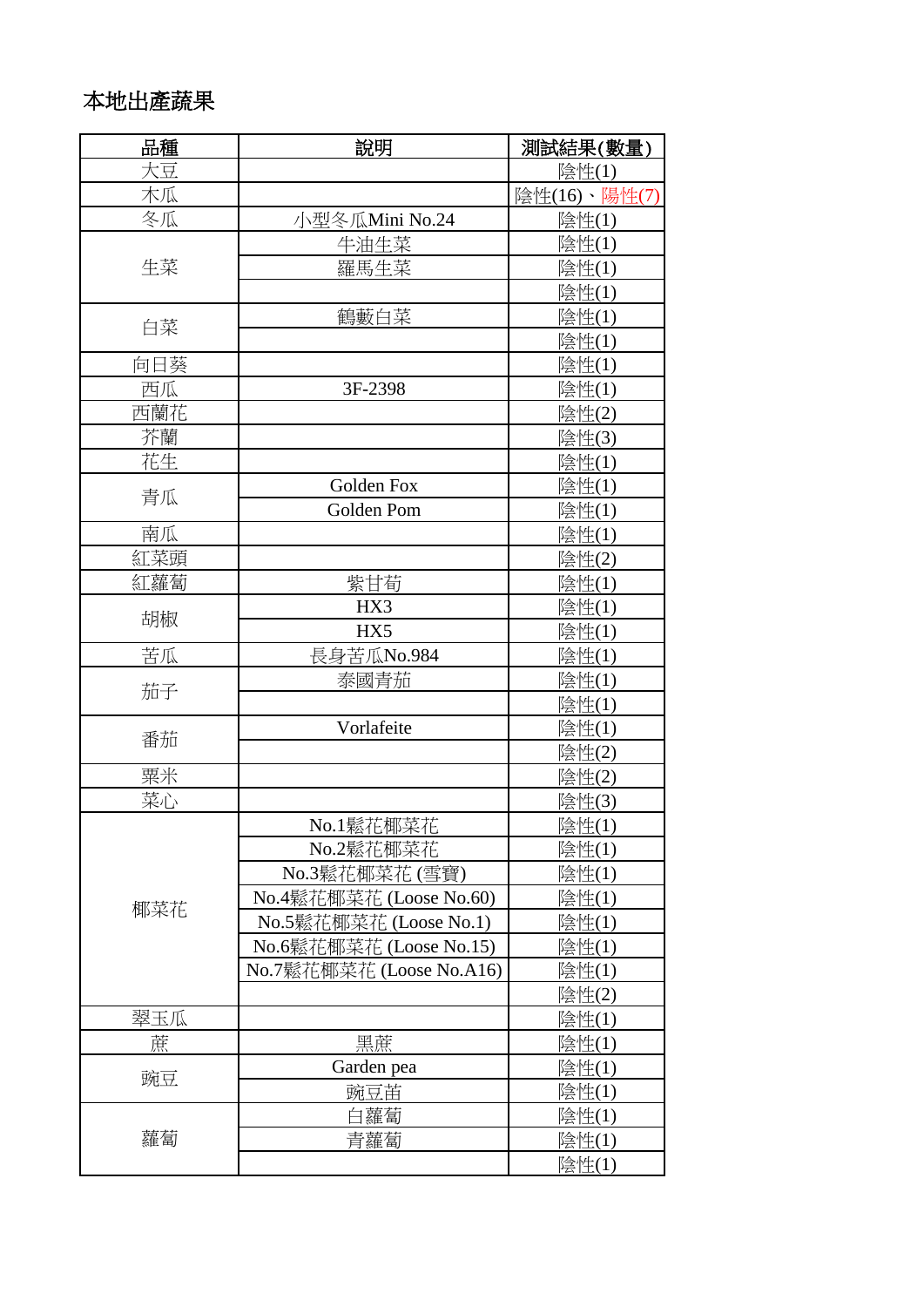### 種子

| 品種  | 說明                                  | 來源地            | 測試結果(數量) |
|-----|-------------------------------------|----------------|----------|
|     |                                     | 加拿大            | 陰性(1)    |
| 苜蓿  |                                     | 中國(台灣)         | 陰性(1)    |
|     |                                     | 意大利            | 陰性(1)    |
|     | (Brassica oleracea L. var. Italica  | 中國(台灣)         | 陰性(1)    |
|     | Group)                              |                |          |
| 西蘭花 | 福綠青花菜                               | 日本             | 陰性(1)    |
|     | 萬綠西蘭花(甘藍類)                          | 日本             | 陰性(1)    |
|     | 綠寶青花菜                               | 韓國             | 陰性(1)    |
|     | 改良新黑田五寸紅蘿蔔                          | 中國(廣州)         | 陰性(1)    |
|     | Carrot (Daucus carota L.)           | 中國(台灣)         | 陰性(1)    |
| 紅蘿蔔 | 紅蘿蔔                                 | 泰國             | 陰性(1)    |
|     | 中紅蘿蔔                                | 美國             | 陰性(1)    |
|     | 長紅蘿蔔                                |                | 陰性(1)    |
|     | Phenomenal 4 month                  | 澳洲             | 陰性(1)    |
|     | (Brassica oleracea L. var. Botrytis | 中國(北京)         | 陰性(1)    |
|     | $Linn.$ )                           |                |          |
|     | (Brassica oleracea L. var. Botrytis | 中國(台灣)         | 陰性(1)    |
| 椰菜花 | Group)                              |                |          |
|     | 初秋花椰菜(一代交配)                         | 中國(台灣)         | 陰性(1)    |
|     | 超級富士山雪白椰菜花(雜交一代)                    | 荷蘭             | 陰性(1)    |
|     | 日本野崎早生花椰菜                           | 日本             | 陰性(1)    |
|     | 快大四季芥蘭                              | 中國 (Gansu)     | 陰性(1)    |
|     | 廣州中遲花芥蘭(特選登峰種)                      | 中國(廣東)         | 陰性(1)    |
| 芥蘭  | 中水芥蘭                                | Hong Kong      | 陰性(1)    |
|     | 中花芥蘭                                | 中國(台灣)         | 陰性(1)    |
|     |                                     | 美國             | 陰性(1)    |
|     | Pak Choi Hybrid                     | 澳洲             | 陰性(1)    |
|     | 特級甜白菜芯                              | 中國 (Sichun)    | 陰性(1)    |
|     | 青江白菜                                | 中國(台灣)         | 陰性(1)    |
|     | 矮白菜                                 | 中國(台灣)         | 陰性(1)    |
| 白菜  | 鶴藪白菜                                | 中國(台灣)         | 陰性(1)    |
|     | 上海白菜                                | 中國(台灣)         | 陰性(1)    |
|     | 學斗白菜                                | 美國             | 陰性(1)    |
|     | 4寸奶白                                | 美國             | 陰性(1)    |
|     | 葵白                                  | 美國             | 陰性(1)    |
|     | 6寸奶白                                | 美國             | 陰性(1)    |
|     | <b>Sweet Corn</b>                   | 澳洲             | 陰性(1)    |
|     | Yellow Waxy Corn                    | 中國(北京)         | 陰性(1)    |
| 粟米  | 多彩香甜糯 (一代雜交)                        | 中國 (Jilin)     | 陰性(1)    |
|     | 馬美國香甜玉米                             | 中國 (Jilin)     | 陰性(1)    |
|     | Sweet Corn (Sweet Riser F1)         | 中國(台灣)         | 陰性(1)    |
|     | Sweet Corn (Zea mays L.)            | 中國(台灣)         | 陰性(1)    |
|     | 日本早茄子                               | 中國 (Changchun) | 陰性(1)    |
|     | 白矮瓜                                 | 中國 (Chaozhou)  | 陰性(1)    |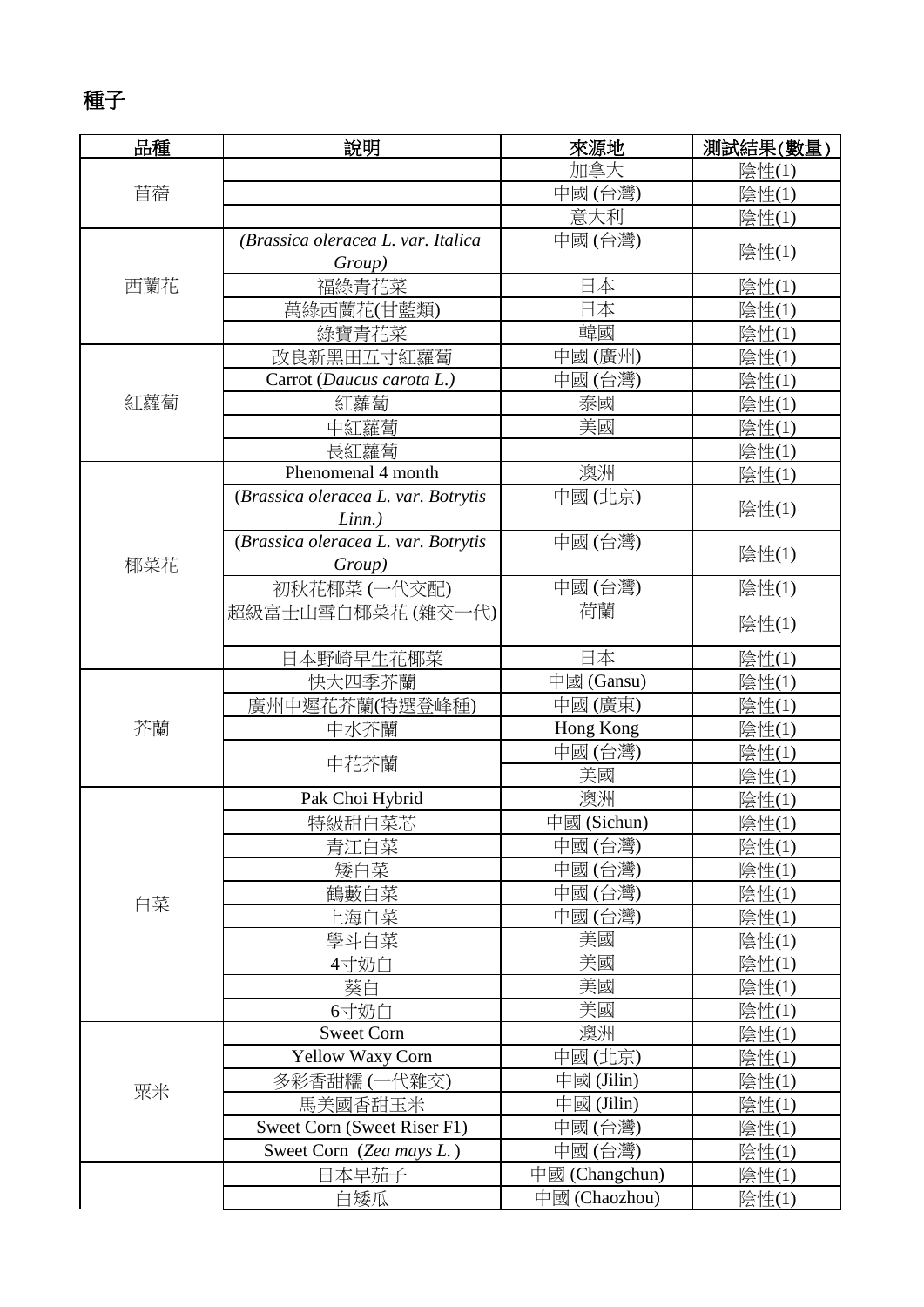# 種子

| 品種 | 說明                                | 來源地           | 測試結果(數量)      |
|----|-----------------------------------|---------------|---------------|
| 茄子 | 花絲茄 雜交一代                          | 中國 (Jilin)    | 陰性(1)         |
|    | Chinese Long                      | 中國(台灣)        | 陰性(1)         |
|    | 圓茄 (Solanum melongena)            | 中國(台灣)        | 陰性(1)         |
|    | 益農長身紅茄 (特選種)                      | 泰國            | 陰性(1)         |
|    | 柳青70天菜心                           | 中國            | 陰性(1)         |
|    | 粗條油青四九菜心種                         | 中國 (Gansu)    | 陰性(1)         |
|    | 50天油綠菜心種                          | 中國 (Gansu)    | 陰性(1)         |
|    | 粗條油青菜心                            | 中國 (Gansu)    | 陰性(1)         |
|    | 翠綠粗條油青甜菜心                         | 中國(廣東)        | 陰性(1)         |
| 菜心 | 澳洲特靚柳葉油綠菜心                        | 中國(廣東)        | 陰性(1)         |
|    | 甜脆黃葉早心(大石中花黃菜心)                   | 中國 (Liaoning) | 陰性(1)         |
|    | 油菜心                               | 中國(台灣)        | 陰性(1)         |
|    | 80天菜心                             | 泰國            | 陰性(1)         |
|    | 黃葉菜心                              | 泰國            | 陰性(1)         |
|    | 半黃葉菜心                             | 美國            | 陰性(1)         |
|    | 50天特青菜心                           | 美國            | 陰性(1)         |
|    | 寬梗高腳大芥菜                           | 中國(廣東)        | 陰性(1)         |
|    | 大坪埔大肉包心芥菜                         | 中國(廣東)        | 陰性(1)         |
|    | 揭陽2號四季春菜 (特優種)                    | 中國(廣東)        | 陰性(1)         |
|    | 水東雞心芥菜種                           | 中國(廣州)        | 陰性(1)         |
|    | 精選水東雞心芥菜(特優種)                     | 中國 (Liaoning) | 陰性(1)         |
|    | 行記大肉甜竹芥                           | 中國 (Liaoning) | 陰性(1)         |
| 芥蘭 | 包心芥菜 (Leaf Heading)               | 中國(台灣)        | 陰性(1)         |
|    | 小芥菜(Brassica Juncea Mustard)      | 中國(台灣)        | 陰性(1)         |
|    | 客家芥菜                              | 中國(台灣)        | 陰性(1)         |
|    | 日本光面大芥菜                           | 中國(天津)        | 陰性(1)         |
|    | 中芥菜                               | 美國            | 陰性(1)         |
|    | 包心芥                               | 美國            | 陰性(1)         |
|    | 南風芥                               | 美國            | 陰性(1)         |
| 木瓜 | 青木瓜                               | 中國            | 陰性(4)         |
|    | 早冬瓜蘿蔔                             | 中國            | 陰性(1)         |
|    | 樂滿田一號蘿蔔                           | 中國(廣東)        | 陰性(1)         |
|    | 南韓白蘿蔔                             | 中國 (Jilin)    | 陰性(1)         |
|    | 優選大連崗水蘿蔔                          | 中國 (Jilin)    | 陰性(1)         |
| 蘿蔔 | 白蘿蔔(Short Chinese Radish)         | 中國(台灣)        | 陰性(1)         |
|    | 天津青蘿蔔                             | 中國(天津)        | 陰性(1)         |
|    | 白色遲蘿蔔                             | 美國            | 陰性(1)         |
|    | 白色早蘿蔔                             | 美國            | 陰性(1)         |
|    | 遲蘿蔔                               | 中國            | 陰性(1)         |
| 南瓜 | Pumpkik seed                      | 中國            | <u> 陰性(1)</u> |
|    | Bronze Shades (Helianthus annuus) | 澳洲            |               |
|    | + Mexican + Yellow empress        |               | 陰性(1)         |
|    |                                   |               |               |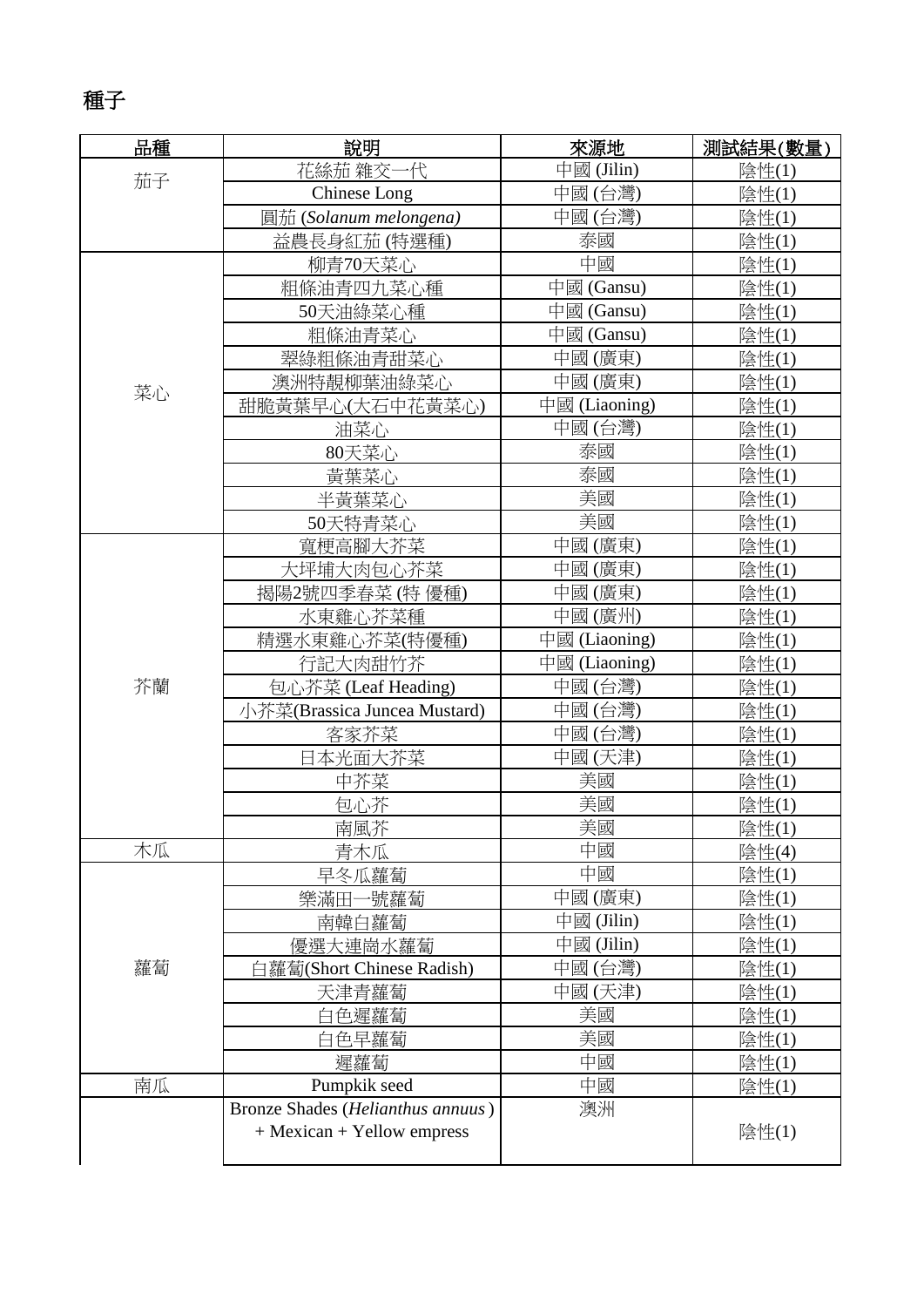# 種子

| 品種  | 說明                                | 來源地    | 測試結果(數量 |
|-----|-----------------------------------|--------|---------|
|     | 降紅向日葵 + 矮向日葵 + 彩色向                | 中國(北京) |         |
|     | 日葵 + 重瓣向日葵 (Helianthus            |        | 陰性(1)   |
| 向日葵 | annuus)                           |        |         |
|     | 食用向日葵 (Helianthus annuus)         | 中國(北京) | 陰性(1)   |
|     | Soleil sunrich Hybride H1 +Soleil | 法國     |         |
|     | Simple Tournesol Geant + Soleil   |        |         |
|     | Beaute d'Automne+ Soleil Big      |        | 陰性(1)   |
|     | Smile Nain+ Soleil Ring of Fire   |        |         |
|     | (Helianthus annuus)               |        |         |
| \麥  |                                   | 澳洲     | 陰性(2    |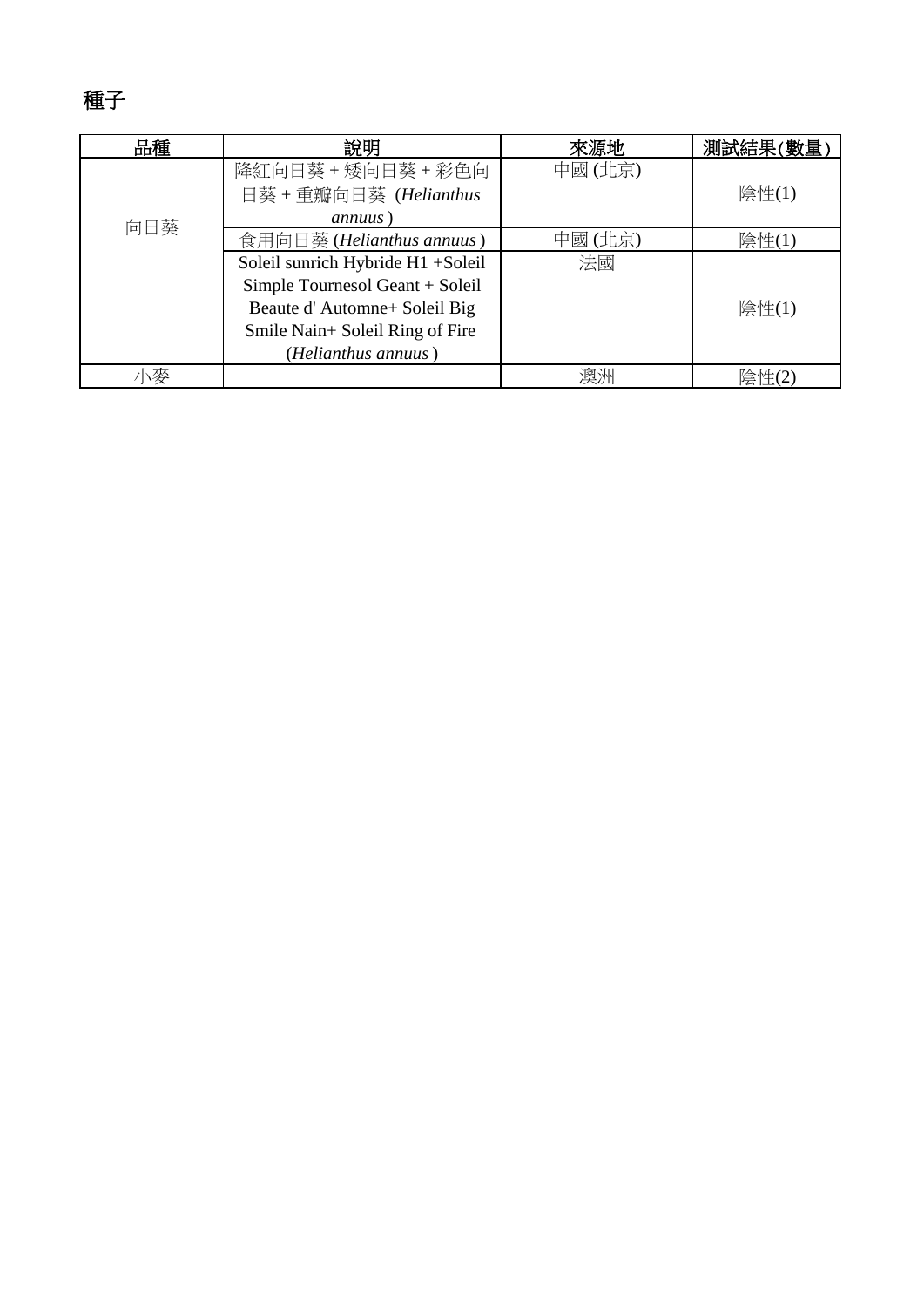# 其他

| 品種   | 說明                    | 來源地    | 測試結果(數量) |  |
|------|-----------------------|--------|----------|--|
| 觀賞魚類 |                       |        |          |  |
|      | 黑龍睛鯽                  | 不詳     | 陰性(1)    |  |
| 金魚   | 紅文魚                   | 不詳     | 陰性(1)    |  |
|      | 螢光班馬(紅)               | 不詳     | 陰性(1)    |  |
| 斑馬魚  | 紫光班馬                  | 新加坡    | 陽性(1)    |  |
|      | 黃帶班馬                  | 不詳     | 陰性(1)    |  |
| 觀賞花卉 |                       |        |          |  |
| 康乃馨  | Florigene Moonshadow  | 荷蘭     | 陽性(1)    |  |
|      | 跳舞蘭                   | 中國     | 陰性(2)    |  |
|      | 石斛蘭                   | 中國     | 陰性(1)    |  |
| 蘭花   |                       | 中國     | 陰性(2)    |  |
|      | 嘉得利亞蘭                 | 中國     | 陰性(2)    |  |
|      | 蝴蝶蘭                   | 中國     | 陰性(1)    |  |
|      |                       | 中國(台灣) | 陰性(2)    |  |
| 玫瑰   |                       | 美國     | 陰性(1)    |  |
|      |                       | 中國(昆明) | 陰性(1)    |  |
|      |                       | 中國(雲南) | 陰性(1)    |  |
| 向日葵  |                       | 香港     | 陰性(1)    |  |
|      |                       | 馬來西亞   | 陰性(1)    |  |
|      |                       | 新加坡    | 陰性(1)    |  |
| 酵母菌  |                       |        |          |  |
|      | Bread yeast           | 澳洲     | 陰性(2)    |  |
|      |                       | 英國     | 陰性(1)    |  |
|      | Yeast for bread       | 法國     | 陰性(1)    |  |
| 酵母菌  | <b>Baking Powder</b>  | 日本     | 陰性(1)    |  |
|      | Activated dried yeast | 中國     | 陰性(1)    |  |
|      |                       | 加拿大    | 陰性(1)    |  |
|      | Quick yeast           | 英國     | 陰性(1)    |  |
|      | Brewers yeast powder  | 英國     | 陰性(1)    |  |